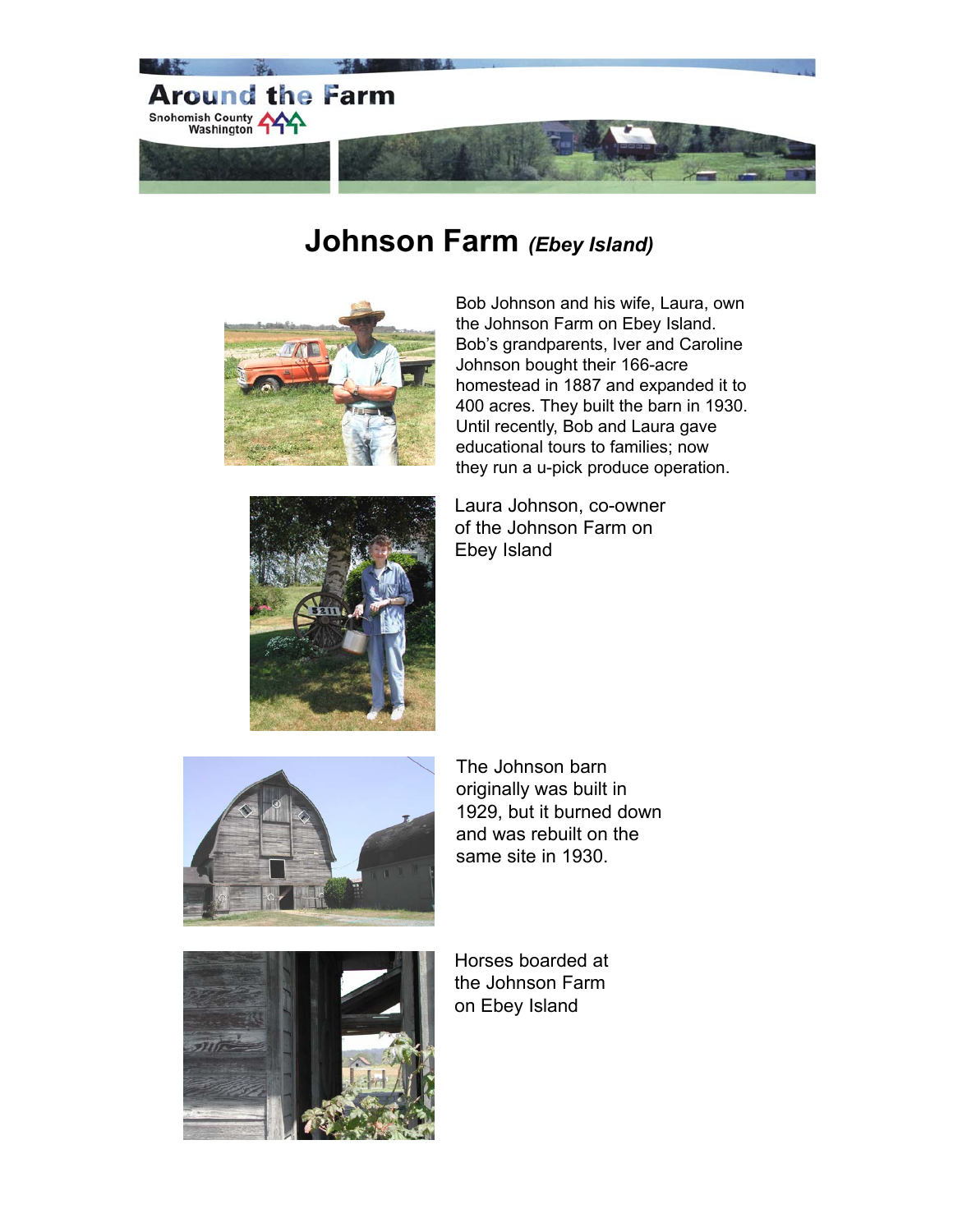

# **Carleton Farm** *(West of Lake Stevens)*



Reid and Mary Carleton sell most of what they grow on their 60-acre Sunnyside farm at their produce stand, west of Lake Stevens.



Toni Simpson and other Carleton Farm employees sell a huge variety of produce, both locally picked and imported, in the former hay barn. The Carletons started selling fresh, raw whole milk at the location in the 1970s. In 1985 they sold their 200 cows and shut down the dairy. Three years later Mary started selling pumpkins and sweet corn at a small roadside stand, and the business has blossomed from there. The Carletons also board horses, run an annual corn maze, host a website and do whatever else they can to make ends meet. "In some ways it's like old times, but in many ways it's all new again," says Reid.



Fabian Holuin heads out from the Carleton produce stand to the fields, where they grow corn, pumpkins, bell peppers, beans and other cash crops.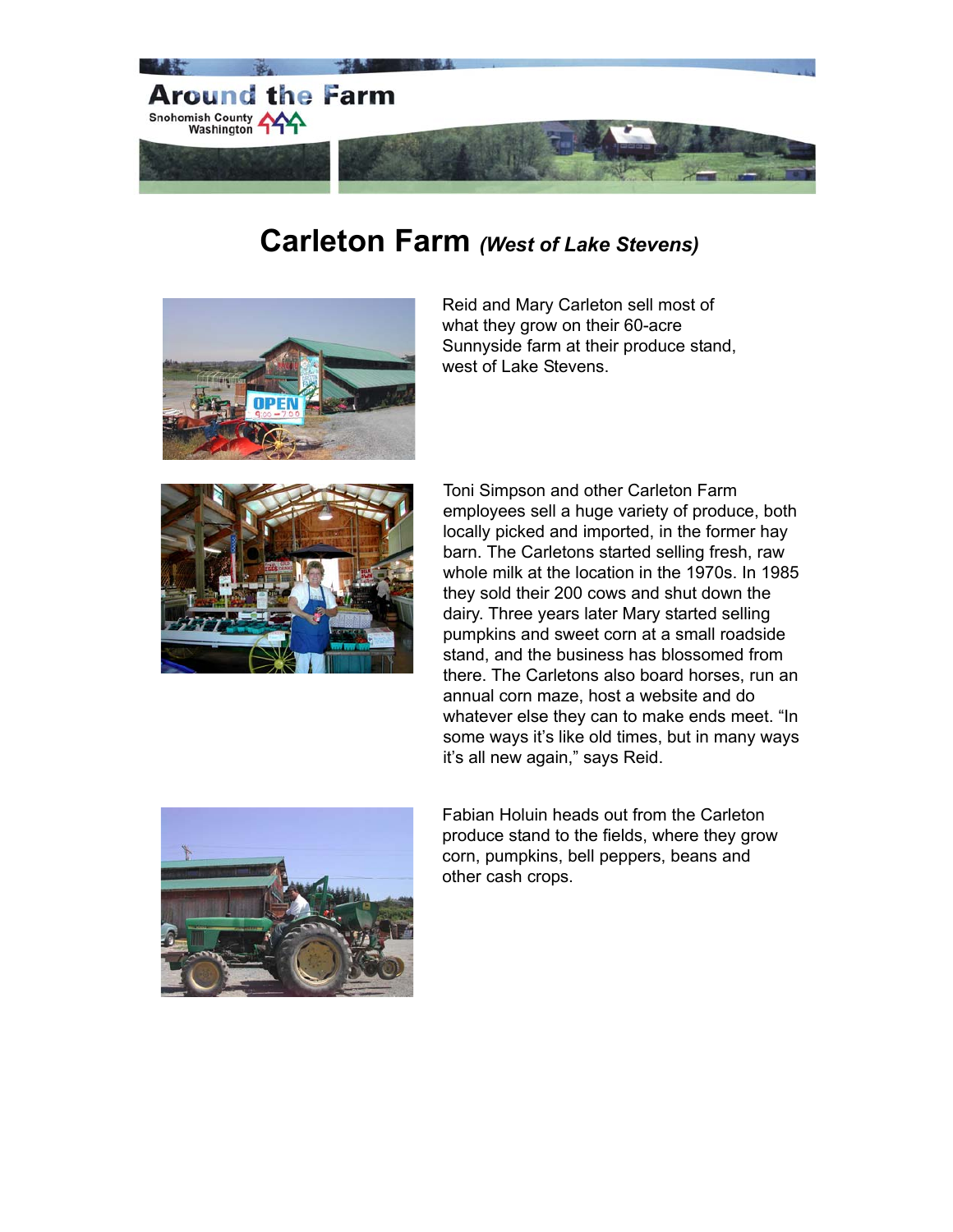

# **Youngren Farms** *(Near Silvana)*



Steve and Joe Youngren's greatgrandparents, William and Annie McDougall, founded his farm near Silvana in 1901. Today the two Youngren families milk some 800 cows on their 650-acre "Dairy of Merit."



A Youngren Farms employee and one of the dozens of "replacement cows" grown on-site to replenish the 800-cow herd.



"Replacement cows" such as this calf help keep Sylvana's Youngren Farms in the dairy business.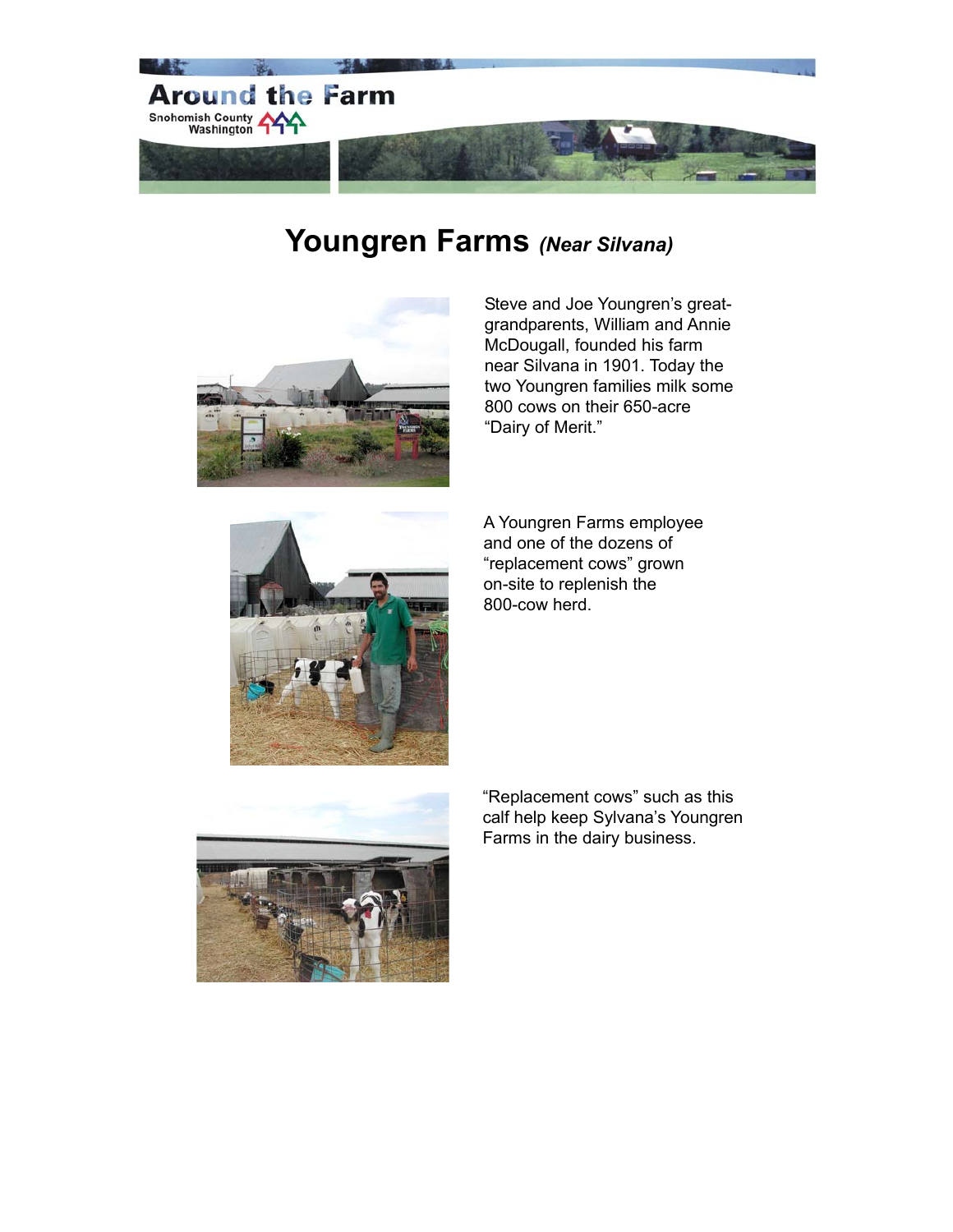

#### **Honor Farm** *(Near Monroe)*





The Washington State Department of Corrections transferred the 277-acre Honor Farm property in 2003 to The Tulalip Tribes, which must use the acreage for the biogas plant. Once a thriving dairy farm, the site will convert cow manure to energy-producing methane gas.

The Snohomish Basin BioGas Partnership, a group of Snohomish County farmers, tribes and environmentalists, is planning to build a \$2-million, stateof-the-art manure-to-methan conversion facility near Monroe.